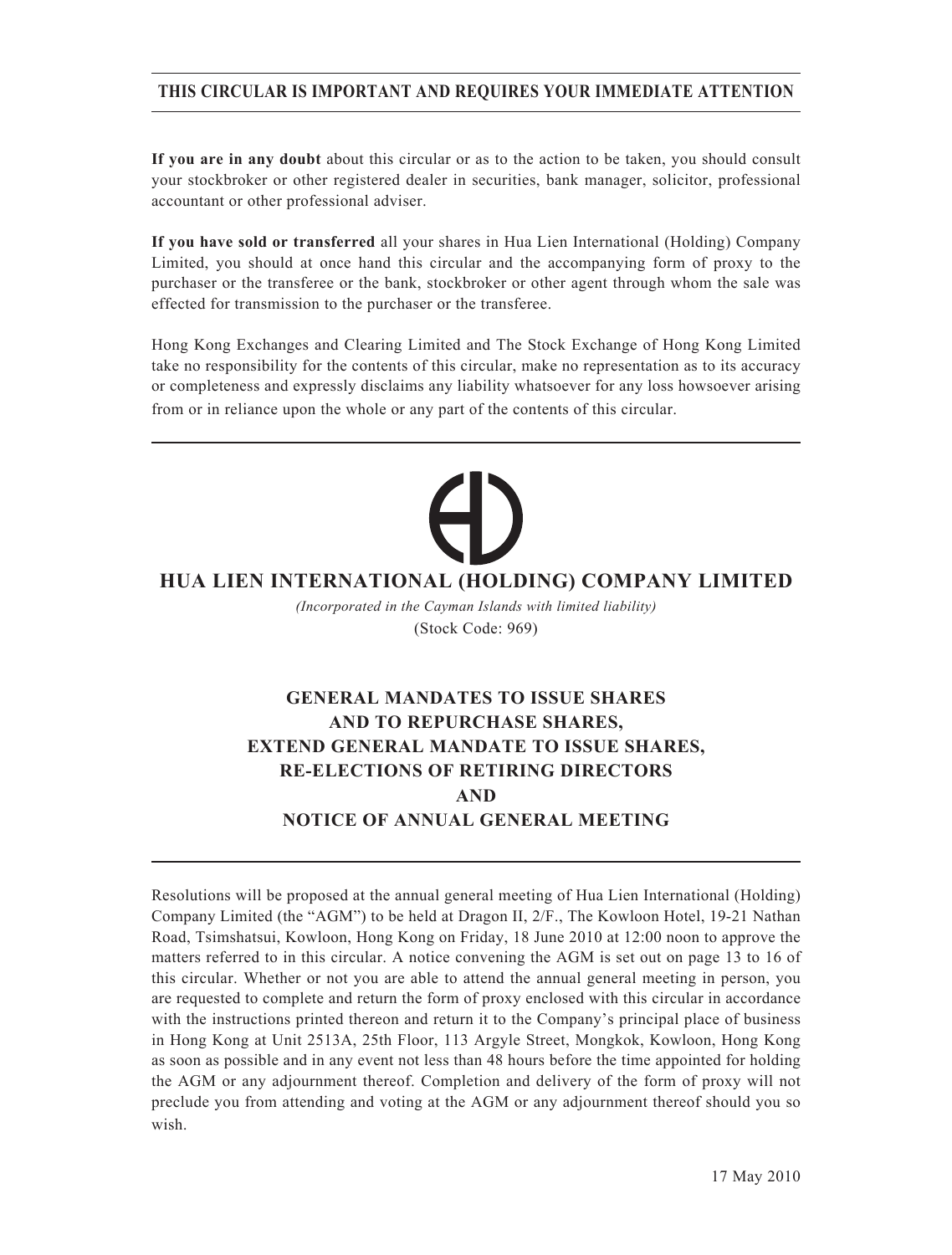## **DEFINITIONS**

*In this circular, unless the context otherwise requires, the following expressions have the following meaning:*

| "AGM"                     | the annual general meeting of the Company to be held at<br>Dragon II, 2/F., The Kowloon Hotel, 19-21 Nathan Road,<br>Tsimshatsui, Kowloon, Hong Kong on Friday, 18 June<br>2010 at 12:00 noon to consider and, if appropriate, to<br>approve the resolutions as set out in notice of AGM; |
|---------------------------|-------------------------------------------------------------------------------------------------------------------------------------------------------------------------------------------------------------------------------------------------------------------------------------------|
| "Articles of Association" | the existing articles of association of the Company;                                                                                                                                                                                                                                      |
| "Board"                   | the board of Directors;                                                                                                                                                                                                                                                                   |
| "Company"                 | Hua Lien International (Holding) Company Limited, a<br>company incorporated in the Cayman Islands with limited<br>liability, the shares of which are listed on the Stock<br>Exchange;                                                                                                     |
| "Directors"               | director(s) of the Company;                                                                                                                                                                                                                                                               |
| "Group"                   | the Company and its subsidiaries;                                                                                                                                                                                                                                                         |
| "HK\$"                    | Hong Kong dollars, the lawful currency of Hong Kong;                                                                                                                                                                                                                                      |
| "Hong Kong"               | the Hong Kong Special Administrative Region of the<br>People's Republic of China;                                                                                                                                                                                                         |
| "Issue Mandate"           | the proposed issue mandate to be granted to the Directors<br>to allot, issue and deal with Shares not exceeding 20% of<br>the issued share capital of the Company as at the date of<br>resolution approving this issue mandate;                                                           |
| "Latest Practicable Date" | 12 May 2010, being the latest practicable date prior to the<br>printing of this circular;                                                                                                                                                                                                 |
| "Listing Rules"           | the Rules Governing the Listing of Securities on the<br>Stock Exchange;                                                                                                                                                                                                                   |
| "Repurchase Mandate"      | the proposed mandate to be granted to the Directors to<br>exercise the power of the Company to repurchase Shares<br>up to a maximum of 10% of the issued share capital of<br>the Company as at the date of the resolution approving<br>this repurchase mandate;                           |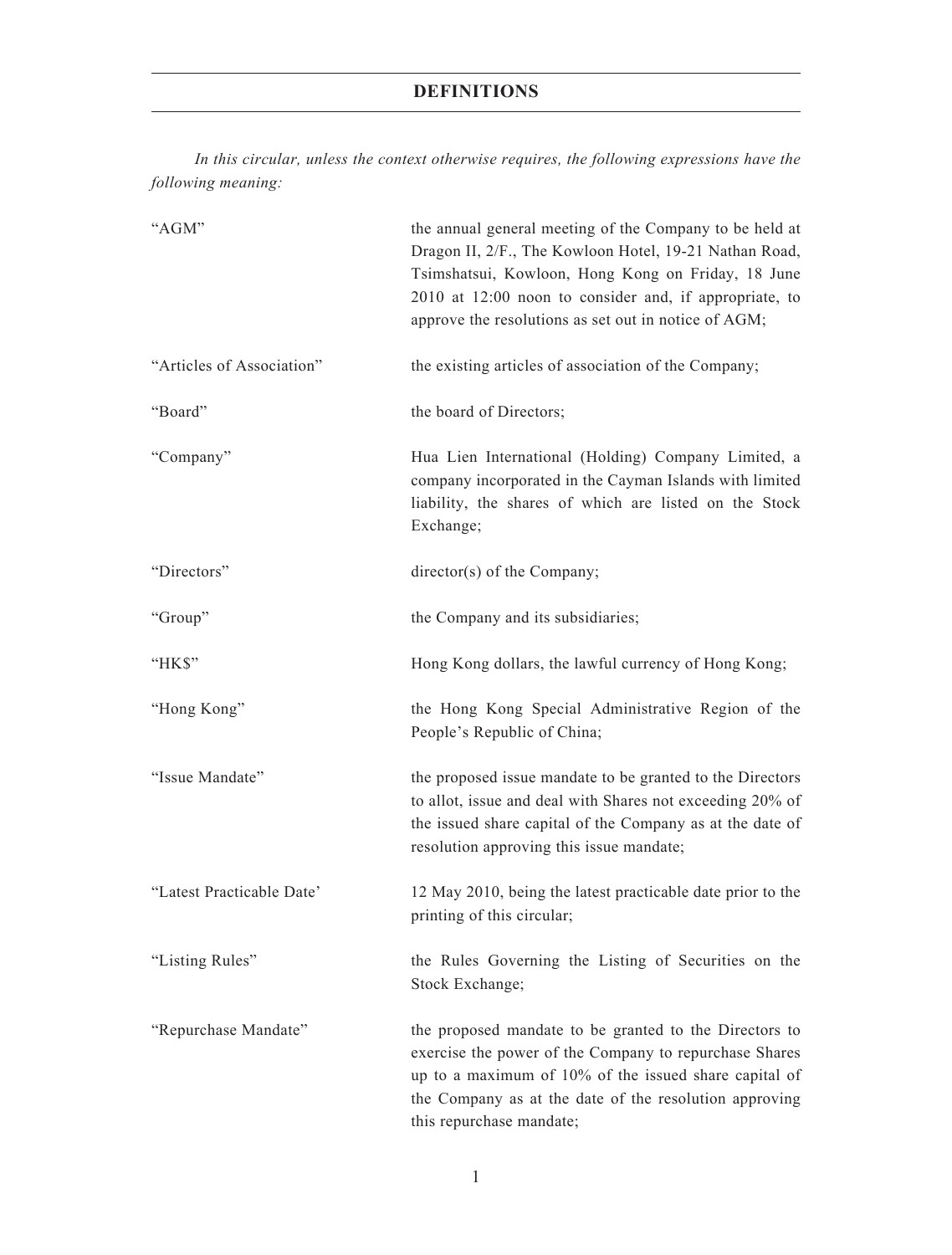## **DEFINITIONS**

| "SFO"              | the Securities and Futures Ordinance (Cap. 571 of the<br>Laws of Hong Kong);                                                                       |
|--------------------|----------------------------------------------------------------------------------------------------------------------------------------------------|
| "Share(s)"         | ordinary share(s) of HK\$0.10 each in the share capital of<br>the Company;                                                                         |
| "Shareholder(s)"   | holder(s) of Shares;                                                                                                                               |
| "Stock Exchange"   | The Stock Exchange of Hong Kong Limited;                                                                                                           |
| "Takeovers Code"   | The Codes on Takeovers and Mergers and Share<br>Repurchases approved by the Securities and Futures<br>Commission as amended from time to time; and |
| $\mathfrak{g}_{0}$ | per cent.                                                                                                                                          |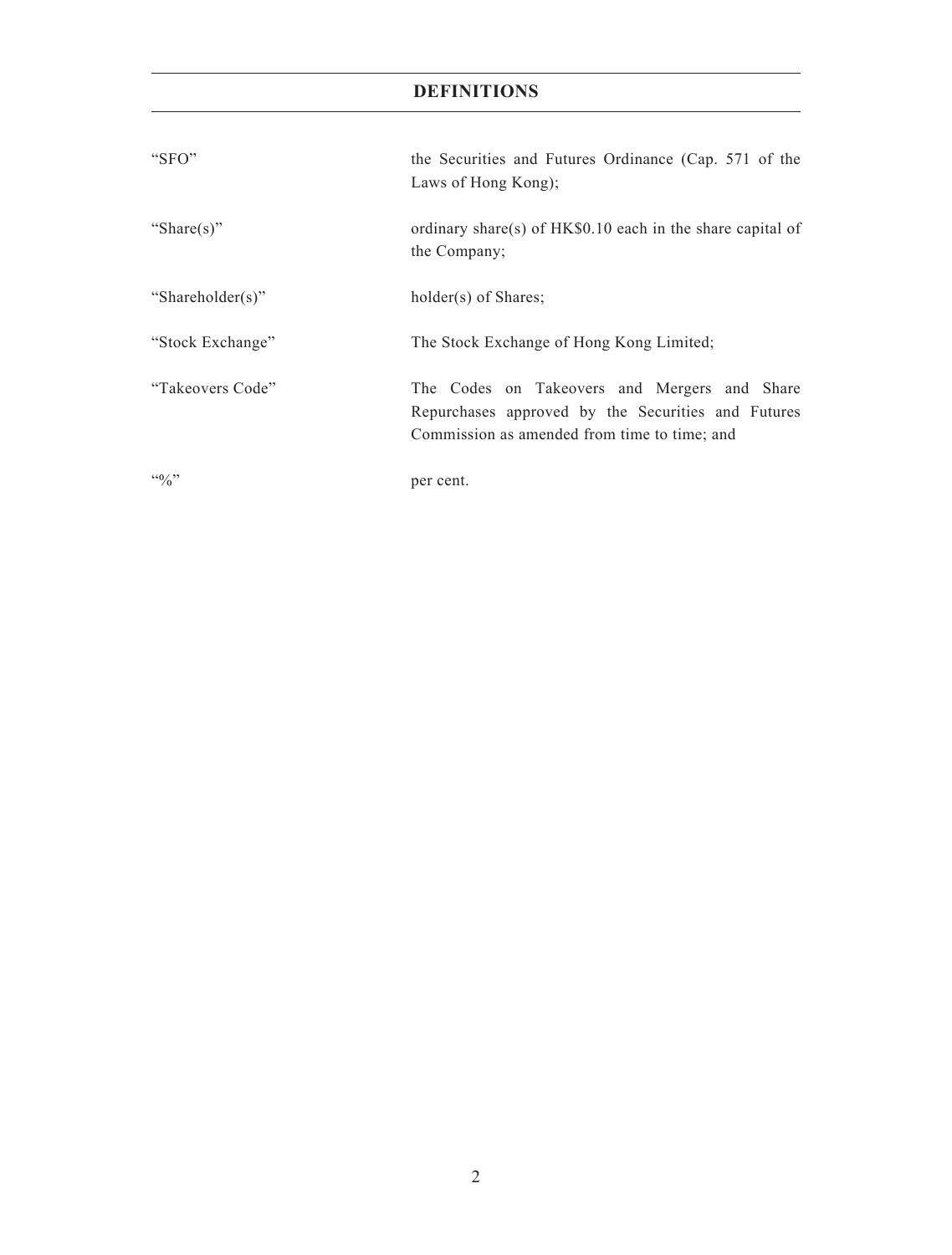## **HUA LIEN INTERNATIONAL (HOLDING) COMPANY LIMITED**

*(Incorporated in the Cayman Islands with limited liability)* (Stock Code: 969)

*Executive Directors:* Registered Office: Mr. SHIH Chian Fang *(Chairman)* P.O. Box 309 Mr. LIAW Yuan Chian *(Managing Director)* Ugland House Mr. HAN Hong South Church Street Mr. XIAO Longlong George Town

*Independent Non-executive Directors:* Cayman Islands Dr. ZHENG Liu British West Indies Mr. YU Chi Jui Ms. LI Xiao Wei *Principal Place of Business*

Grand Cayman

 *in Hong Kong:* Unit 2513A, 25th Floor 113 Argyle Street Mongkok Kowloon Hong Kong

17 May 2010

*To the Shareholders,*

Dear Sir or Madam,

# **GENERAL MANDATES TO ISSUE SHARES AND TO REPURCHASE SHARES, EXTEND GENERAL MANDATE TO ISSUE SHARES, RE-ELECTIONS OF RETIRING DIRECTORS AND NOTICE OF ANNUAL GENERAL MEETING**

#### **INTRODUCTION**

The purpose of this circular is to provide you with information in respect of the resolutions to be proposed at the AGM for the approval of: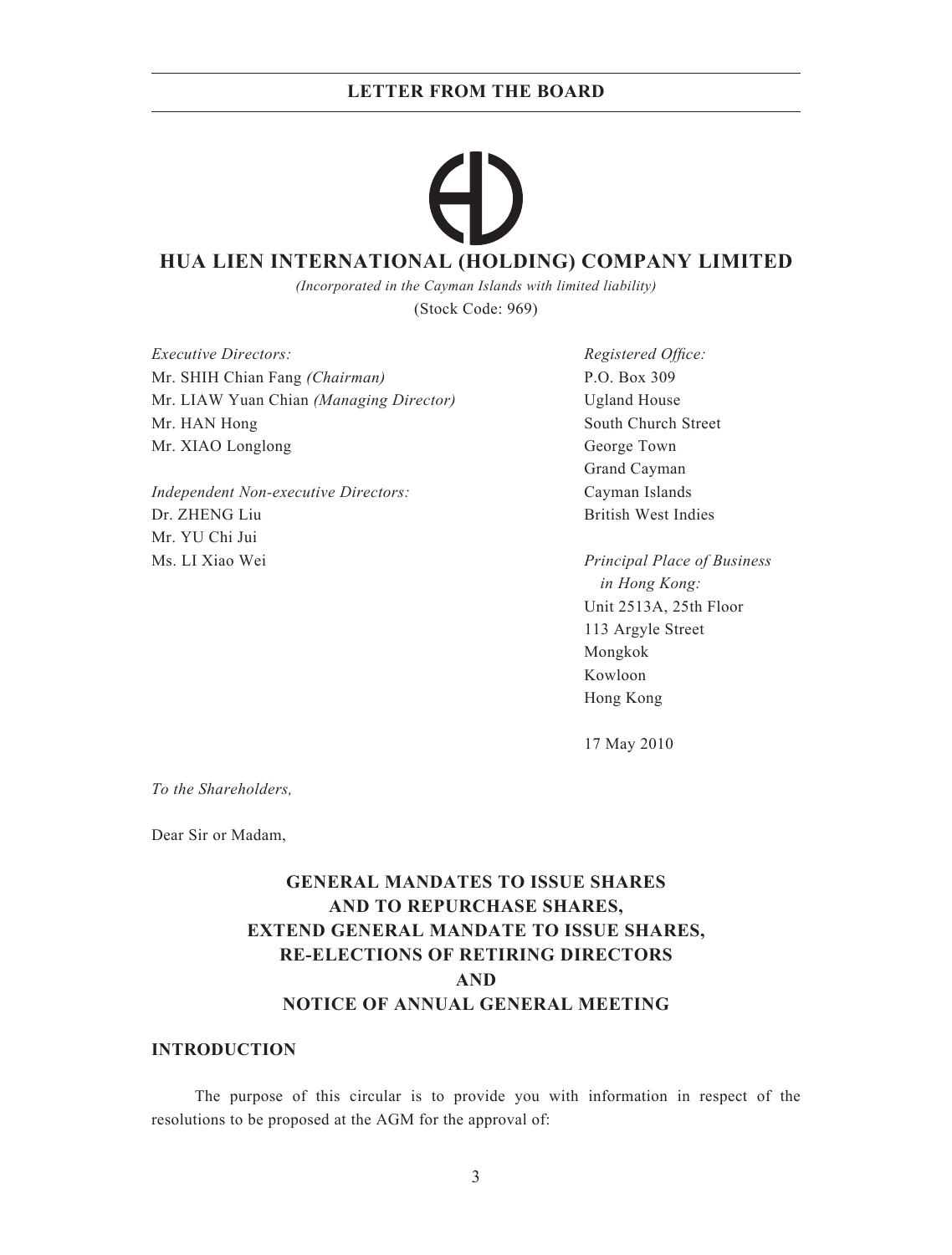- (a) granting to the Directors general mandate to allot, issue and otherwise deal with Shares not exceeding 249,736,000 Shares, being 20% of the existing issued share capital of the Company as at the Latest Practicable Date, at the date of passing such a resolution;
- (b) granting to the Directors general mandate to repurchase Shares, the aggregate nominal amount of which does not exceed 10% of the existing issued share capital of the Company at the date of passing of such a resolution;
- (c) granting to the Directors general mandate to extend the Issue Mandate to the nominal amount (up to a maximum of 10% of the aggregate nominal amount of the Company's then issued share capital) of any Shares repurchased by the Company; and
- (d) re-elections of retiring directors.

These general mandates will remain in effect until whichever is the earliest of (i) the date of the next annual general meeting, (ii) the date by which the next annual general meeting is required to be held by the Articles of Association or any applicable laws of the Cayman Islands, and (iii) the date upon which such an authority is revoked or varied by an ordinary resolution of the Shareholders in a general meeting of the Company. The Directors wish to state that they have no present intention to repurchase any Shares or issue any new Shares in the event that these general mandates are approved.

An explanatory statement contains all the information as required pursuant to the rule 10.06 of the Listing Rules, given certain information regarding the Repurchase Mandate, is set out in Appendix I to this circular.

#### **RE-ELECTIONS OF RETIRING DIRECTORS**

In relation to ordinary resolution number 2 in the notice of AGM regarding the re-elections of retiring directors, Mr. Xiao Longlong will hold the office only until the AGM, and being eligible, offer himself for re-election pursuant to article 99 of the Articles of Association, Mr. Shih Chian Fang and Mr. Yu Chi Jui shall retire as Directors by rotation at the AGM pursuant to article 116 of the Articles of Association and, being eligible, offer themselves for re-elections. Biographical details of the retiring Directors are set out in Appendix II to this circular.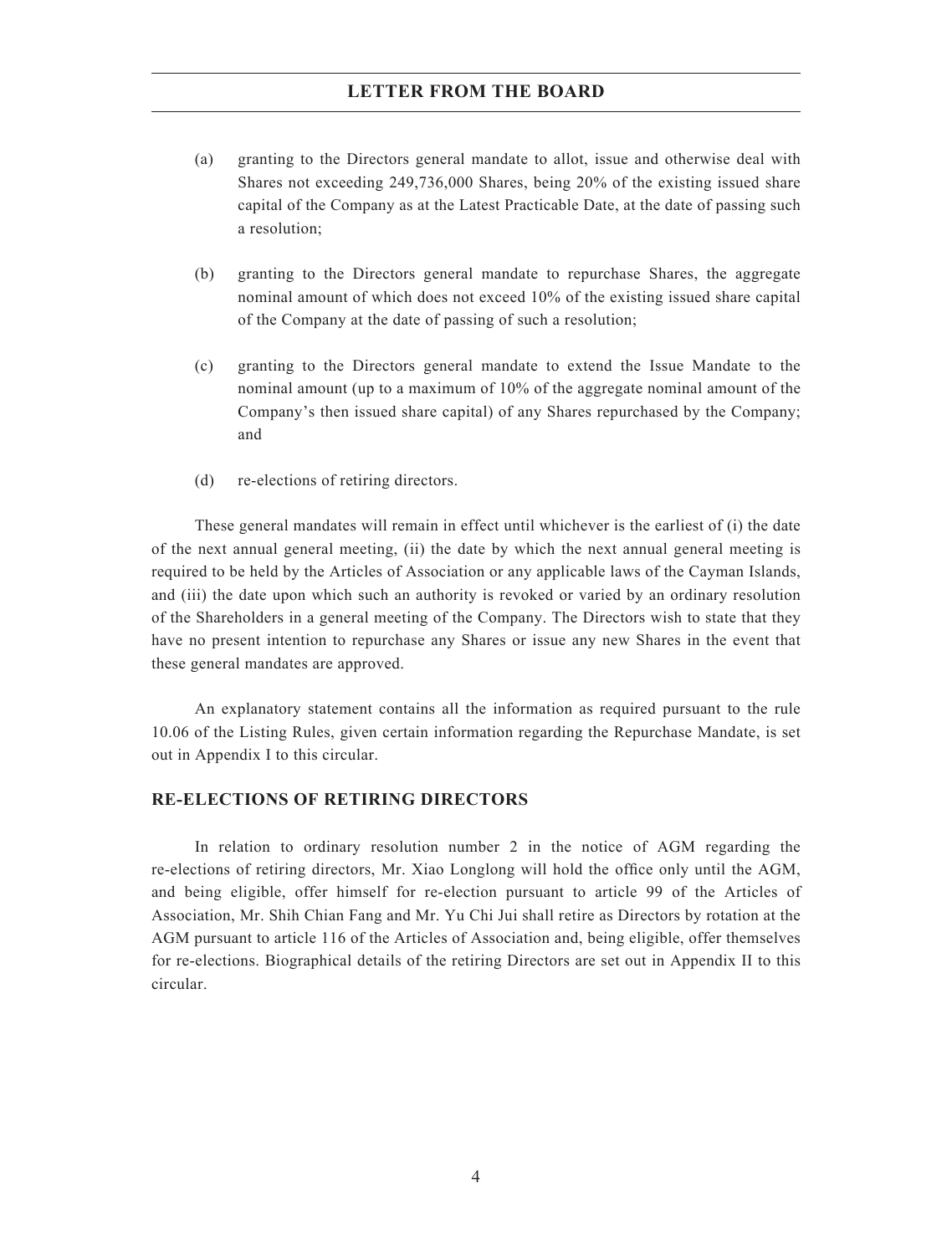#### **DEMAND FOR POLL AT THE ANNUAL GENERAL MEETING**

Pursuant to article 80 of the Articles of Association, at any general meeting, a resolution put to the vote of the meeting shall be decided on a show of hands unless voting by way of a poll is required by the Listing Rules or, a poll is (before or on the declaration of the result of the show of hands or on the withdrawal of any other demand for a poll) demanded:

- (a) by the chairman of the meeting; or
- (b) by at least five Shareholders present in person or by proxy and entitled to vote; or
- (c) by any Shareholder or Shareholders present in person or by proxy and representing in the aggregate not less than one-tenth of the total voting rights of all Shareholders having the right to attend and vote at the meeting; or
- (d) by any Shareholder or Shareholders present in person or by proxy and holding Shares conferring a right to attend and vote at the meeting on which there have been paid up sums in the aggregate equal to not less than one-tenth of the total sum paid up on all Shares conferring that right; or
- (e) if required by the Listing Rules, by the Chairman of such meeting and/or any Director or Directors who, individually or collectively, hold proxies in respect of Shares representing five per cent  $(5%)$  or more of the total voting rights of all Shareholders having right to vote at such meeting.

Unless a poll is so required or demanded and, in the latter case, not withdrawn, the chairman of the meeting should indicate to the meeting of the Company the level of proxies lodged on each resolution and the balance for and against the resolution, after it has been dealt with on a show of hands.

Pursuant to Rule 13.39(4) of the Listing Rules, any resolution put to the vote at a general meeting shall be taken by poll. Therefore, the chairman of the AGM will exercise his right pursuant to article 80 of the Articles of Association to demand poll voting on all the resolutions as set out in the notice of the AGM. An announcement on the poll vote results will be made by the Company after the AGM in the manner prescribed under Rule 13.39(5) of the Listing Rules.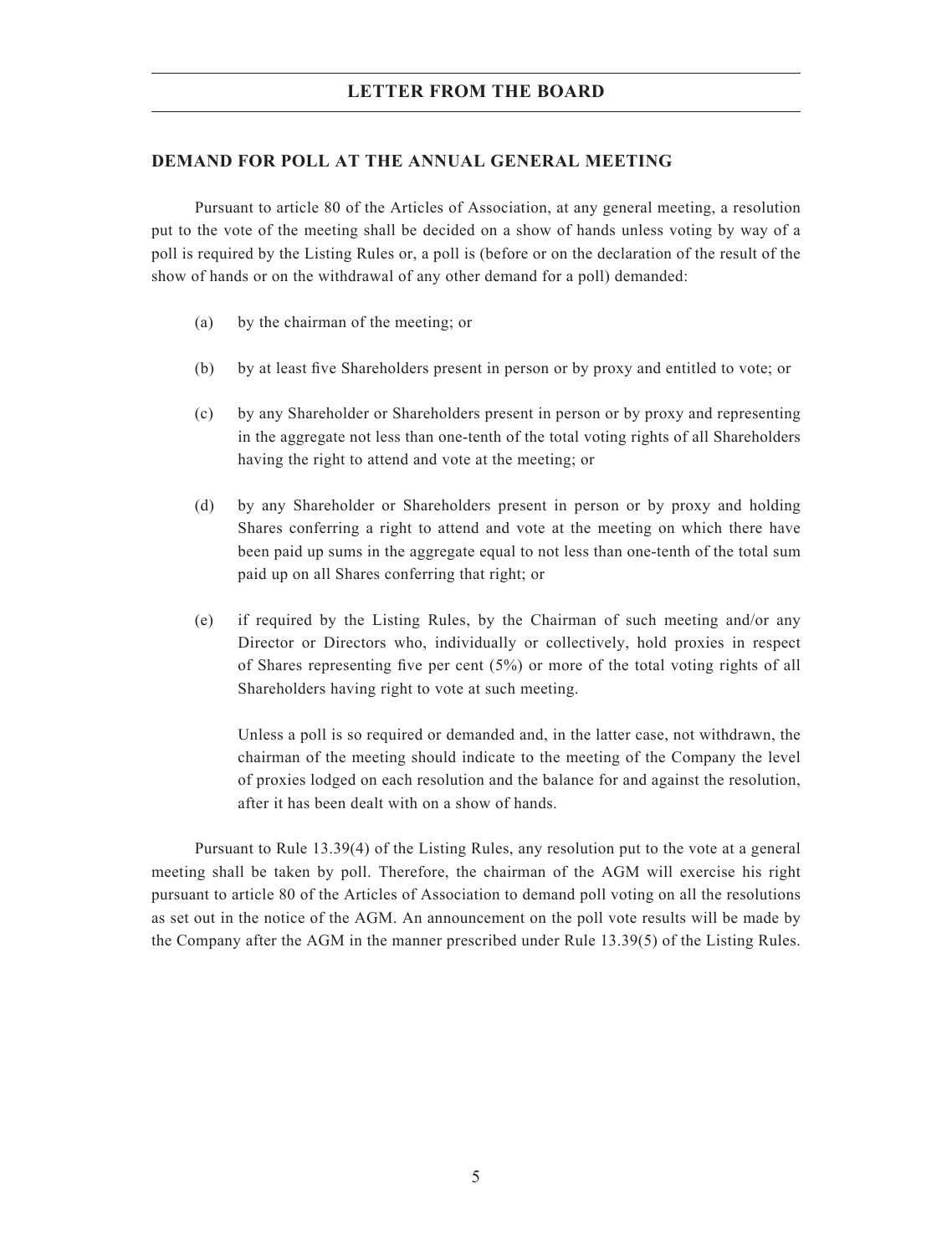#### **NOTICE OF ANNUAL GENERAL MEETING**

The notice of AGM is set out on pages 13 to 16 of this circular.

There is enclosed a form of proxy for use at the AGM and such form of proxy is also published on the websites of the Stock Exchange and the Company. At the AGM, resolutions will be proposed to approve, inter alia, the granting of the Issue Mandate and Repurchase Mandate, the extension of the Issue Mandate by the addition thereto of the number of Shares repurchased pursuant to the Repurchase Mandate and the re-elections of retiring Directors.

Whether or not you are able to attend the AGM in person, you are requested to complete and return the form of proxy in accordance with the instructions printed thereon and return it to the Company's principal place of business in Hong Kong at Unit 2513A, 25th Floor, 113 Argyle Street, Mongkok, Kowloon, Hong Kong as soon as possible and in any event not less than 48 hours before the time appointed for holding the AGM or any adjournment thereof. Completion and delivery of the form of proxy will not preclude you from attending and voting at the AGM or any adjournment thereof should you so wish.

#### **RESPONSIBILITY STATEMENT**

This circular includes particulars given in compliance with the Listing Rules for the purpose of giving information with regard to the Company. The Directors collectively and individually accept full responsibility for the accuracy of the information contained in this circular and confirm, having made all reasonable enquiries, that to the best of their knowledge and belief, there are no other facts the omission of which would make any statement herein misleading.

#### **RECOMMENDATION**

The Directors consider that the Issue Mandate, the Repurchase Mandate, the extension of the Issue Mandate and the re-elections of the retiring Directors are in the best interests of the Company and the Shareholders as a whole. The Directors therefore recommend you to vote in favour of the resolutions at the forthcoming AGM.

> Yours faithfully, For and on behalf of the Board of **Hua Lien International (Holding) Company Limited Shih Chian Fang** *Chairman*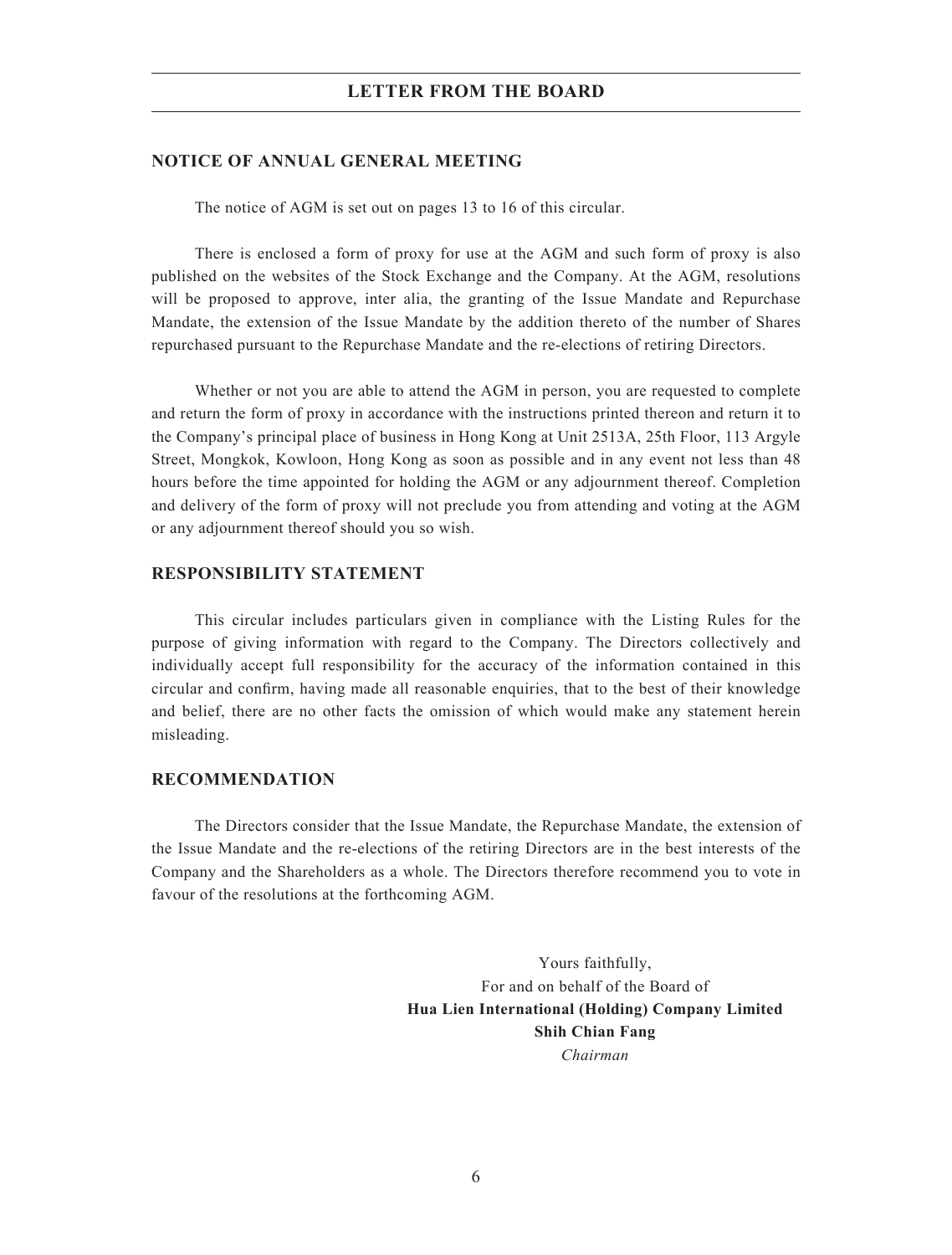#### **APPENDIX I EXPLANATORY STATEMENT OF THE REPURCHASE MANDATE**

*The following explanatory statement contains all the information required pursuant to Rule 10.06 of the Listing Rules to be given to all Shareholders relating to the resolution to be proposed at the AGM authorising the Repurchase Mandate.*

### **1. EXERCISE OF THE REPURCHASE MANDATE**

As at the Latest Practicable Date, the issued ordinary share capital of the Company comprised 1,248,680,000 Shares. Subject to the passing of the ordinary resolution approving the Repurchase Mandate and on the basis that no further Shares are issued or repurchased after the Latest Practicable Date and up to the date of passing of such a resolution, the Directors would be authorised to repurchase up to 124,868,000 Shares (being 10% of the Shares in issue) during the period up to the next annual general meeting in 2011 or the expiration of the period within which the next annual general meeting of the Company is required by law to be held or the revocation or variation of the Repurchase Mandate by an ordinary resolution of the Shareholders in a general meeting of the Company, whichever occurs first.

#### **2. REASON FOR REPURCHASES**

The Directors have no present intention to repurchase any Shares but consider that the mandate will provide the Company the flexibility to make such repurchases when appropriate and beneficial to the Company and the Shareholders as a whole. Such repurchases may, depending on market conditions and funding arrangements at the time, lead to an enhancement of the value of the net assets and/or earnings per Share and will be made only when the Directors believe that such repurchases will benefit the Company and its Shareholders as a whole.

#### **3. IMPACT OF REPURCHASES**

As compared with the financial position of the Company as disclosed in its most recent published audited consolidated accounts as at 31 December 2009, the Directors consider that there might be a material adverse impact on the working capital and gearing position of the Company in the event that the Repurchase Mandate was to be exercised in full during the proposed purchase period. The Directors do not propose to exercise the Repurchase Mandate to such an extent as would, in the circumstances, have a material adverse effect on the working capital or gearing position of the Company.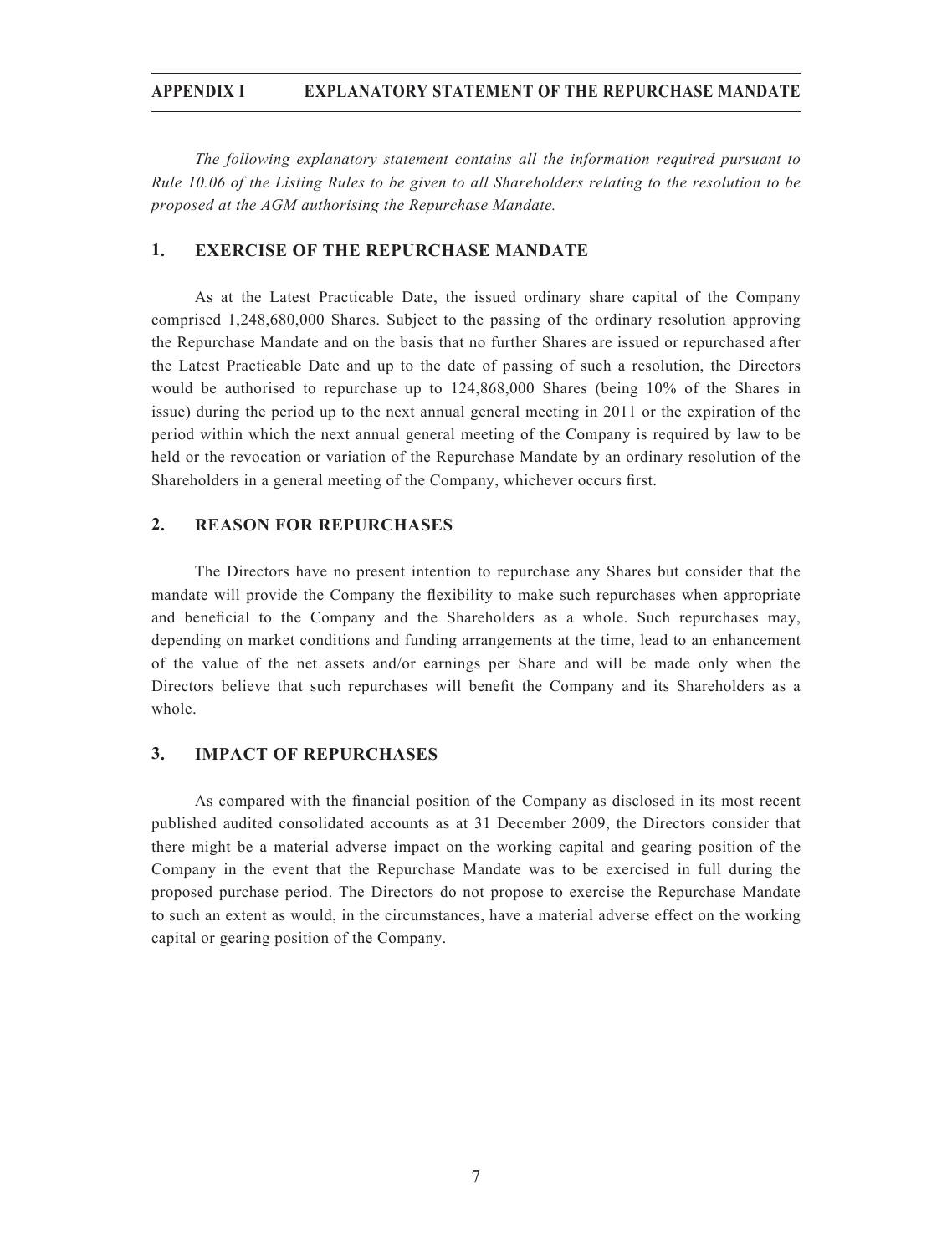### **4. FUNDING OF REPURCHASES**

The Directors recognized that the repurchasing shares must be made of the funds legally available for such purpose in accordance with the memorandum and articles of association of the Company and the applicable laws of the Cayman Islands and Hong Kong and the Listing Rules. The Companies laws (2004 Revision) of the Cayman Islands (the "Laws") provide that a share repurchase by the Company may only be made out of profits of the Company or out of the proceeds of a fresh issue of shares made for the purpose or, it so authorised by the articles of association of the Company and subject to the provisions of the Laws, out of capital. Any premium payable on a repurchase over the par value of the Shares repurchased or conditionally or unconditionally to be purchased must be provided for out of profits of the Company or out of the Company's share premium account or, if so authorised by the articles of association of the Company and subject to the provisions of the Laws, out of capital.

#### **5. DIRECTORS, THEIR ASSOCIATES AND CONNECTED PERSONS**

None of the Directors nor, to the best of their knowledge having made all reasonable enquiries, any of their respective associates (as defined in the Listing Rules), has any present intention, in the event that the Proposed Repurchase Mandate is approved by the Shareholders, to sell Shares to the Company or its subsidiaries.

No connected person (as defined in the Listing Rules) of the Company has notified the Company of a present intention to sell Shares to the Company or its subsidiaries, or has undertaken not to do so in the event that the proposed Repurchase Mandate is approved by the Shareholders.

The Directors have undertaken to the Stock Exchange that they will exercise the power of the Company to make repurchases of its Shares pursuant to the Repurchase Mandate and in accordance with the Listing Rules and all applicable laws of the Cayman Islands, and in accordance with the regulations set out in the memorandum and articles of association of the Company.

#### **6. EFFECT OF TAKEOVERS CODE**

If on exercise of the power to repurchase Shares pursuant to the Repurchase Mandate, a Shareholder' proportionate interest in the voting rights of the Company increases, such an increase will be treated as an acquisition for the purpose of rule 32 of the Takeovers Code. Accordingly, a Shareholder or a group of Shareholders acting in concert could obtain or consolidate control of the Company and become obliged to make a mandatory offer in accordance with rule 26 of the Takeovers Code.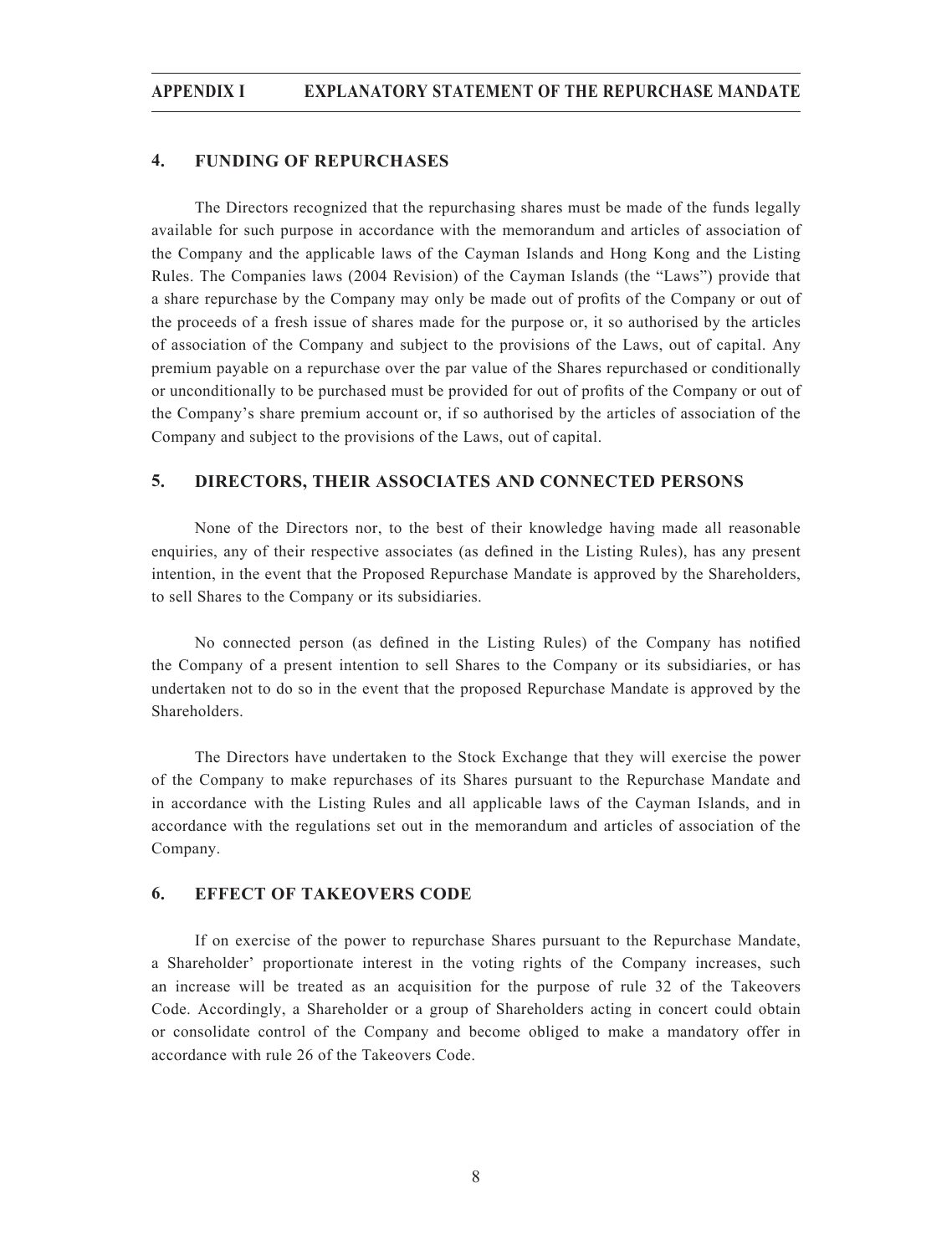As at the Latest Practicable Date, so far as the Directors are aware, the shareholding of the relevant Shareholders is as follows:

|               | Approximate<br>percentage of<br>issued share<br>capital | Approximate<br>percentage of<br>issued share<br>upon full<br>exercise of |
|---------------|---------------------------------------------------------|--------------------------------------------------------------------------|
| Number of     | the Latest                                              | Repurchase                                                               |
| <b>Shares</b> | <b>Practicable Date</b>                                 | Mandate                                                                  |
| 363,500,039   | 29.11%                                                  | 32.35%                                                                   |
| 300,000,000   | 24.03%                                                  | 26.69%                                                                   |
| 889,500,000   | 71.24%                                                  | 79.15%                                                                   |
|               |                                                         | 105.85%                                                                  |
|               |                                                         |                                                                          |
| 1,189,500,000 | 95.26%                                                  | 105.85%                                                                  |
|               |                                                         |                                                                          |
| 1,189,500,000 | 95.26%                                                  | 105.85%                                                                  |
| 125,000,000   | 10.01%                                                  | 11.12%                                                                   |
| 128,448,000   | 10.29%                                                  | 11.43%                                                                   |
| 128,448,000   | 10.29%                                                  | 11.43%                                                                   |
|               | 1,189,500,000                                           | as at<br>95.26%                                                          |

The above are calculated based on issued shares of the Company of 1,248,680,000 as at the Latest Practice Date.

*Notes :*

- 1. Mr. Liaw Yuan Chain, executive director and managing director of the Company, holds 58.87% in Joyce Services Limited.
- 2. State-owned Assets Supervision and Administration Commission (中國國務院國有資產監督管理委 員會) holds 100% of the State Development & Investment Corp.(國家開發投資公司)which holds 100% of China National Complete Plant Import & Export Corporation (Group) (中國成套設備進出口 (集團)總公司)which in turn holds 70% in COMPLANT International Sugar Industry Co., Ltd.. The totalling 1,189,500,000 Shares held by COMPLANT International Sugar Industry Co., Ltd. consist of convertible notes which can be converted into 889,500,000 Shares during its conversion period.
- 3. Hu Yebi and his spouse, Li Ling Xiu are deemed (by virtue of the SFO) to be interested in 128,448,000 Shares in the Company. It comprise 3,448,000 Shares held by Li Ling Xiu and convertible notes held by Hollyview International Limited, a company beneficially owned by Hu Yebi, which can be converted into 125,000,000 Shares during its conversion period.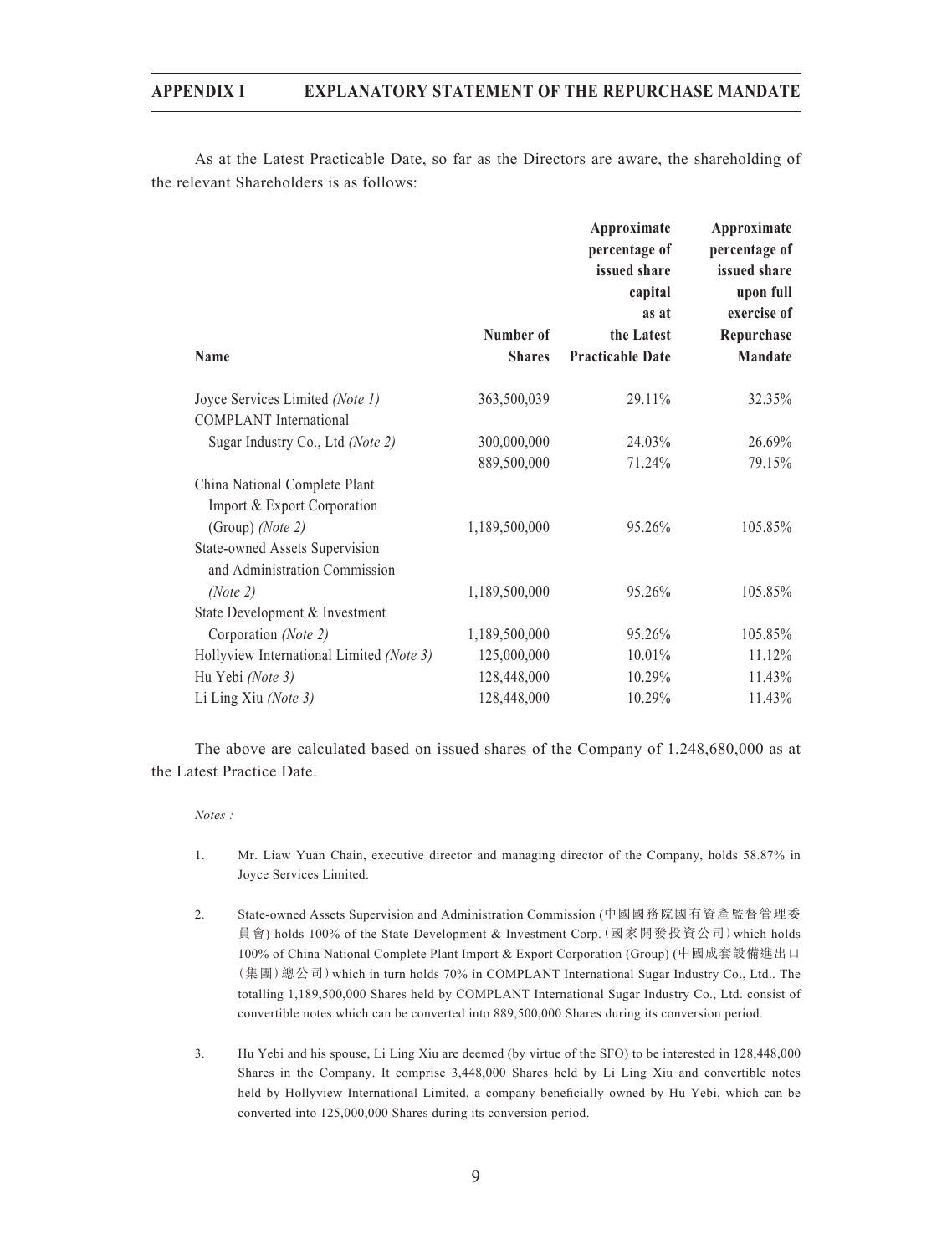On the basis of the shareholding held by the shareholders named above and assume no conversion of the convertible notes, an exercise of the Repurchase Mandate in full will result in Joyce Services Limited becoming obliged to make a mandatory offer under Rule 26 of the Takeovers Code. In any event, the Directors do not intend to exercise the Repurchase Mandate to an extent which will trigger off the mandatory offer requirement pursuant to the rules of the Takeovers Code or which will reduce the aggregate amount of the share capital of the Company in public hands to below 25%.

## **7. SHARE REPURCHASE MADE BY THE COMPANY**

The Company has not repurchased any of its Shares during the six months period preceding the Latest Practicable Date.

#### **8. SHARE PRICES**

During each of the previous twelve months preceding the Latest Practicable Date, the highest and lowest prices at which the Shares were traded on the Stock Exchange were as follows:

|               | <b>Price per Share</b> |        |
|---------------|------------------------|--------|
| <b>Months</b> | <b>Highest</b>         | Lowest |
|               | HK\$                   | HK\$   |
|               |                        |        |
| 2009          |                        |        |
| May           | 0.790                  | 0.640  |
| June          | 0.980                  | 0.670  |
| July          | 1.030                  | 0.710  |
| August        | 0.890                  | 0.720  |
| September     | 0.770                  | 0.580  |
| October       | 1.000                  | 0.630  |
| November      | 1.050                  | 0.750  |
| December      | 1.250                  | 0.820  |
|               |                        |        |
| 2010          |                        |        |
| January       | 1.220                  | 0.910  |
| February      | 1.160                  | 0.890  |
| March         | 0.960                  | 0.810  |
| April         | 0.870                  | 0.750  |
| May*          | 0.790                  | 0.680  |

\* *Up to and including the Latest Practicable Date*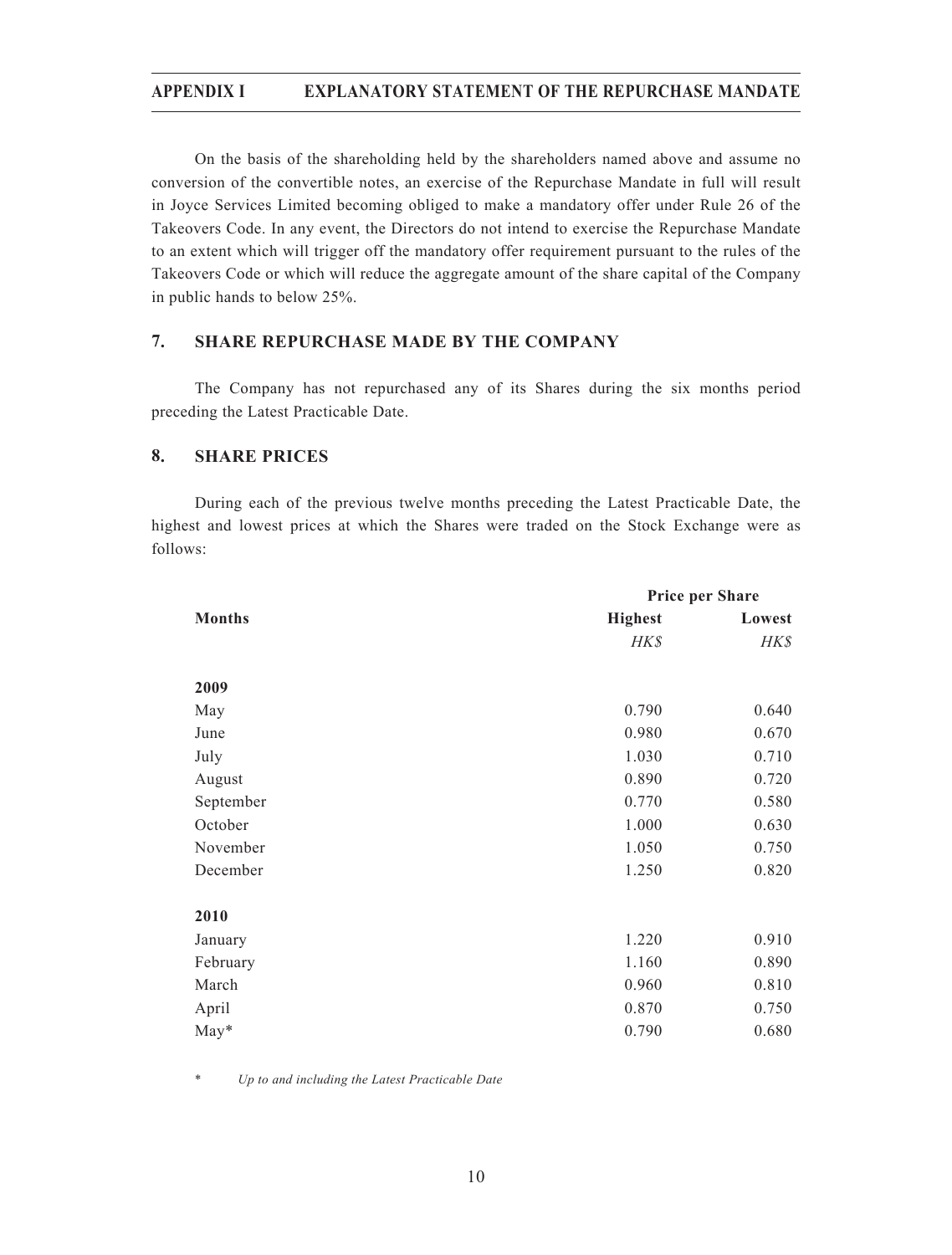#### **APPENDIX II BIOGRAPHICAL DETAILS OF THE RETIRING DIRECTORS**

*The following are the particulars of the Directors who will be retired from their office at the AGM pursuant to the Articles of Association and, being eligible, have offered themselves for re-elections.*

**Mr. Xiao Longlong** ("Mr. Xiao"), aged 57, was appointed as executive director in January 2010. Mr. Xiao graduated from Ji Lin Financial  $\&$  Commerce Institute with a bachelor's degree in Economics. He is designated accountant. Mr. Xiao is also general manager of Sino-Africa Technology & Trading Limited. Mr. Xiao also serves as the vice president of China National Comtele Plant Import & Export Corporation (Group) (the "CHINA COMPLANT"), a position he has held since November 1998 and appointed on November 2007 as director and general manager of COMPLANT International Sugar Industry Co., Ltd. (the "COMPLANT") which is subsidiary of CHINA COMPLANT and a substantial shareholder of the Company since November 2007. He joined CHINA COMPLANT in 1982 and attained the Chief of Financial Department of CHINA COMPLANT before transferred to Complant California Company Ltd, a subsidiary of CHINA COMPLANT in USA, as the general manager form November 1992 to May 1998 and was promoted as assistant president of CHINA COMPLANT from May 1998 to November 1998 and was appointed as vice president of CHINA COMPLANT on November 1998. Mr. Xiao has over 28 years of experience in finance and management.

Save as disclosed above, Mr. Xiao did not hold any directorships in other listed public companies in Hong Kong or overseas in the last three years and has not held any other position in the Group nor does he has any relationship with any directors, senior management or substantial or controlling shareholders of the Company. Mr. Xiao does not have any interests in the Shares within the meaning of Part XV of the SFO.

There is no service contract between Mr. Xiao and the Company. Mr. Xiao is not appointed for a specific term but will be subject to retirement by rotation and re-election at the annual general meeting of the Company in accordance with the Articles of Association. Mr. Xiao is entitled to a salary of  $Rmb430,000$  per annum, other income-based benefits and a discretionary bonus which is determined with reference to certain performance indicators of a subsidiary. The emolument is determined by the Board with reference to his responsibilities and duties and the prevailing market rate.

**Mr. Shih Chian Fang** ("Mr. Shih"), aged 49, was appointed Chairman of the Company in March 2006 and as Executive Director in May 2001. He is also the general manager of the Group and executive vice general manager of the disposed Jiangmen Hua Lien Tannery Co. Ltd.. Mr. Shih has over 25 years of experience in the tannery business. He joined the Group in October 1992.

Save as disclosed above, Mr. Shih did not hold any directorships in other listed public companies in Hong Kong or overseas in the last three years and has not held any other position in the Group nor does he has any relationship with any directors, senior management or substantial or controlling shareholders of the Company. Mr. Shih does not have any interests in the shares of the Company within the meaning of Part XV of the SFO.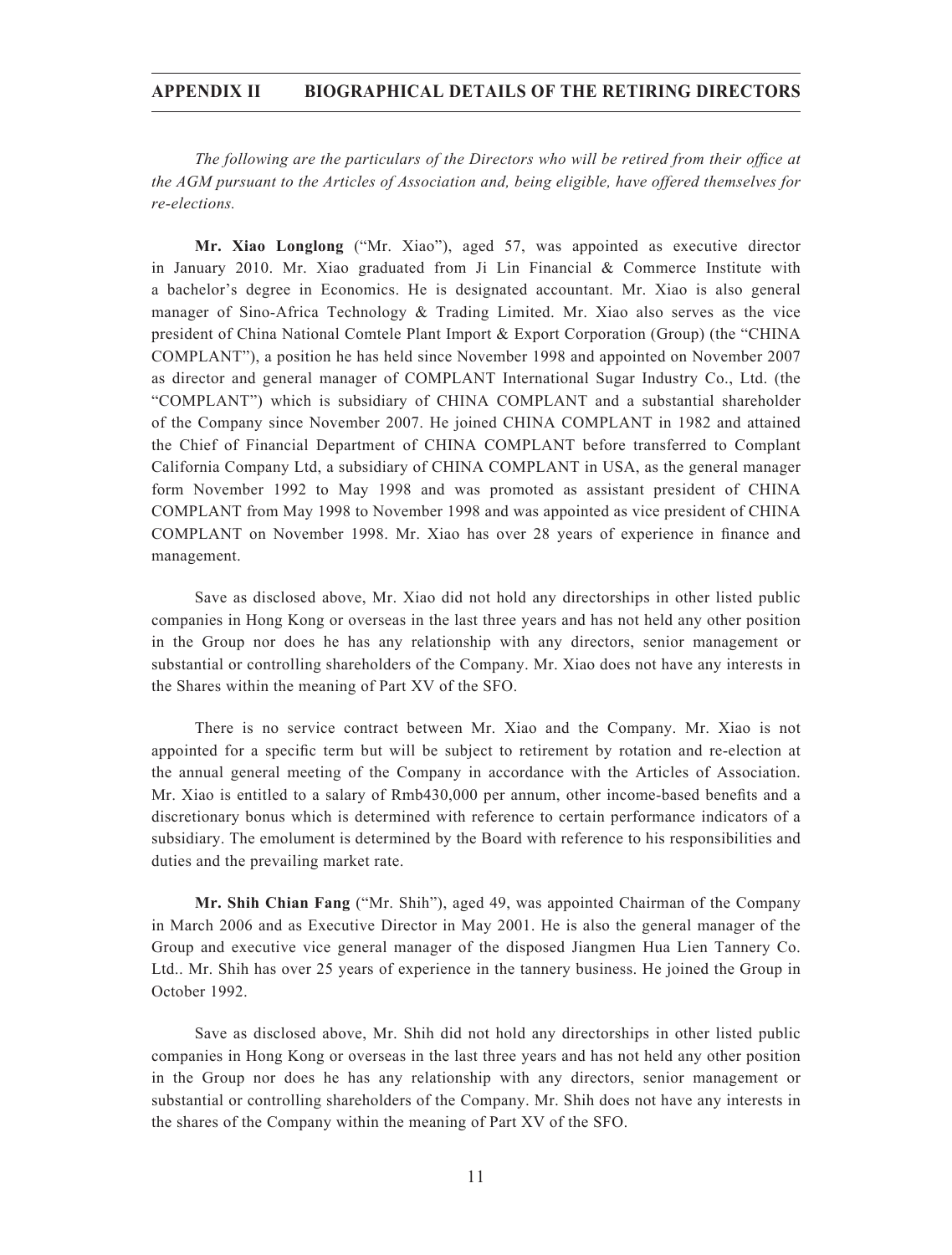#### **APPENDIX II BIOGRAPHICAL DETAILS OF THE RETIRING DIRECTORS**

There is no service contract between Mr. Shih and the Company. Mr. Shih is not appointed for a specific term but will be subject to retirement by rotation and re-election at the annual general meeting of the Company in accordance with the Articles of Association. Mr. Shih is entitled to a director's emoluments of HK\$100,000 per annum without bonus payment, which is determined by the Board with reference to her responsibilities and duties and the prevailing market rate.

**Mr. YU Chi Jui** ("Mr. Yu"), aged 55, is an independent non-executive director of the Company. Mr. Yu has over 20 years experience in sales and marketing in Taiwan and the PRC. Mr. Yu joined the Group in May 2001.

Save as disclosed above, Mr. Yu did not hold any directorships in other listed public companies in Hong Kong or overseas in the last three years and has not held any other position in the Company or its subsidiaries nor does he has any relationship with any directors, senior management or substantial or controlling shareholders of the Company. Mr. Yu does not have any interests in the shares of the Company within the meaning of Part XV of the Securities and Futures Ordinance.

There is no service contract between Mr. Yu and the Company. Mr. Yu is not appointed for a specific term but will be subject to retirement by rotation and re-election at the annual general meeting of the Company in accordance with the Articles of Association. Mr. Yu is entitled to a director's emoluments of HK\$30,000 per annum without bonus payment, which is determined by the Board with reference to his responsibilities and duties and the prevailing market rate.

Save as disclosed above, there is no information to be disclosed pursuant to rule 13.51(2) (h) to (v) of the Listing Rules or any other matter concerning Mr. Xiao, Mr. Shih and Mr. Yu that needs to be brought to the attention of the Shareholders.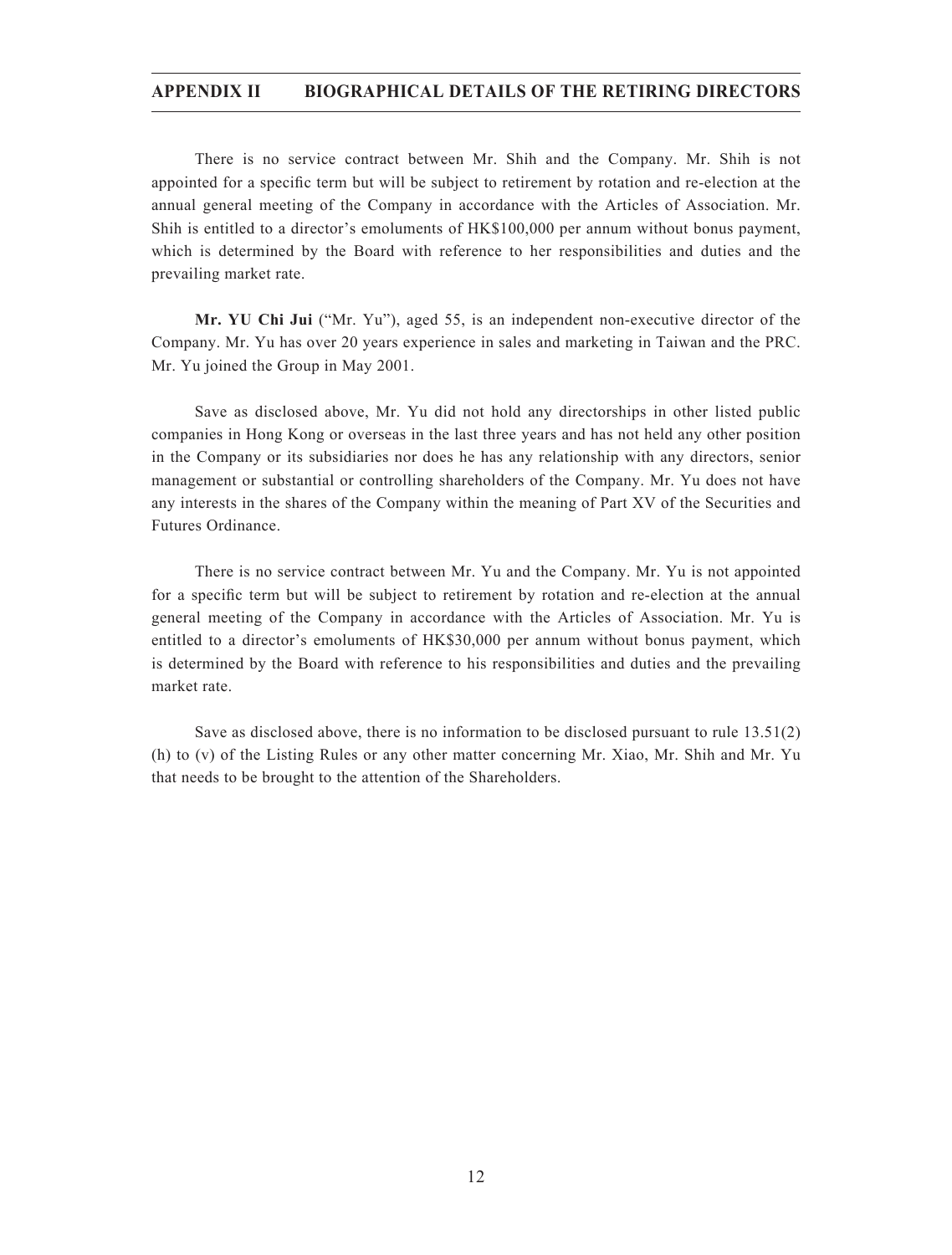## **HUA LIEN INTERNATIONAL (HOLDING) COMPANY LIMITED**

*(Incorporated in the Cayman Islands with limited liability)* (Stock Code: 969)

## **NOTICE OF ANNUAL GENERAL MEETING**

**NOTICE IS HEREBY GIVEN** that the annual general meeting of Hua Lien International (Holding) Company Limited (the "Company") will be held at Dragon II, 2/F., The Kowloon Hotel, 19-21 Nathan Road, Tsimshatsui, Kowloon, Hong Kong on Friday, 18 June 2010 at 12:00 noon for the following purposes:

- 1. To receive and consider the audited financial statements and the reports of the directors and the auditors for the year ended 31 December 2009.
- 2. To re-elect directors and to authorize the board of directors to fix their remuneration.
- 3. To re-appoint auditors and to authorize the board of directors to fix their remuneration.

As special business, to consider, and if thought fit, pass the following resolutions as ordinary resolutions:

## **ORDINARY RESOLUTIONS**

### 4. "**THAT**

- (a) subject to paragraph (c) below, the exercise by the directors of the Company during the Relevant Period (as hereinafter defined) of all the powers of the Company to allot, issue and deal with additional shares in the capital of the Company and to make or grant offers, agreements and options which might require the exercise of such power be and is hereby generally and unconditionally approved;
- (b) the approval in paragraph (a) shall authorize the directors of the Company during the Relevant Period to make or grant offers, agreements and options which might require the exercise of such power after the end of the Relevant Period;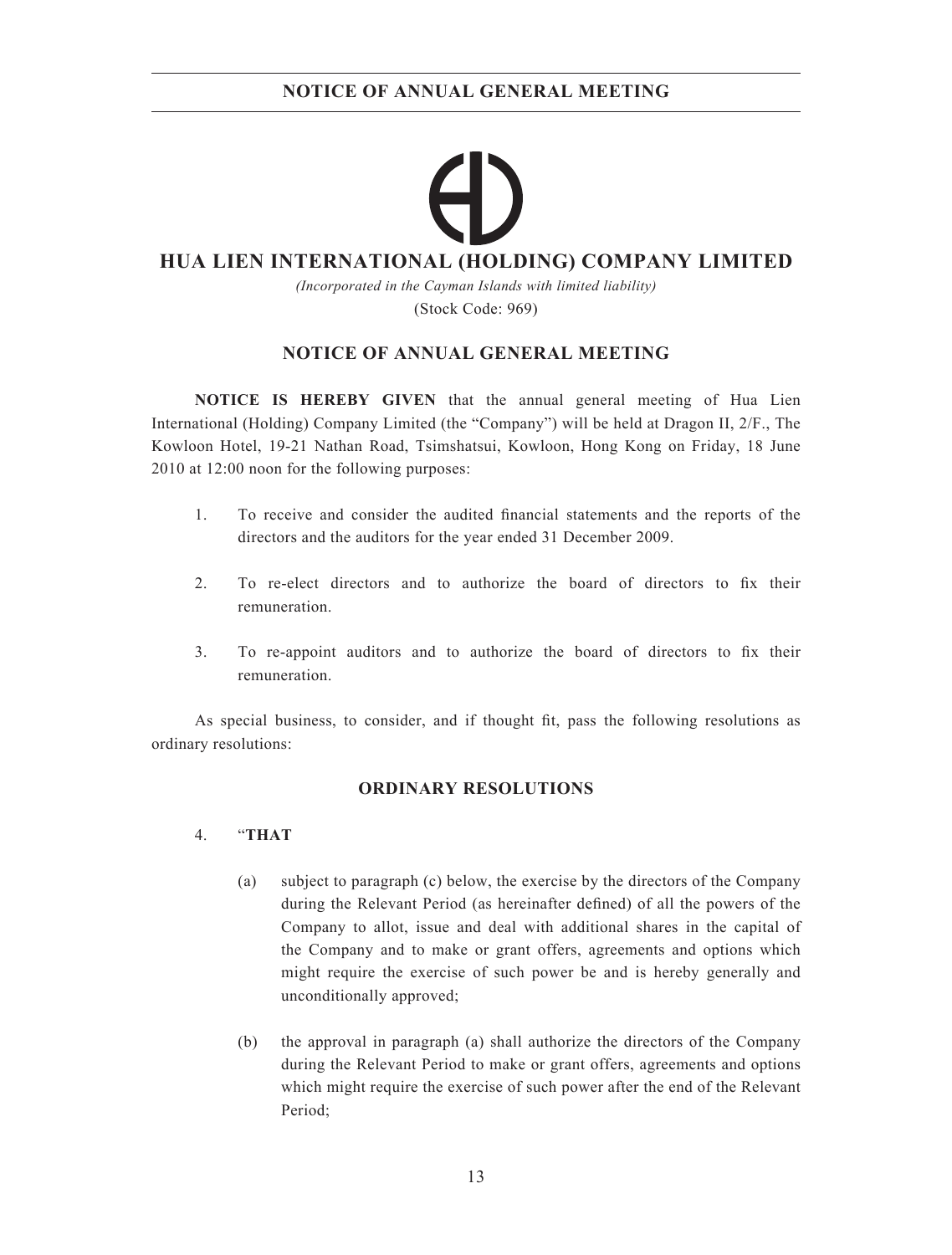#### **NOTICE OF ANNUAL GENERAL MEETING**

- (c) the aggregate nominal amount of share capital allotted or agreed conditionally or unconditionally to be allotted (whether pursuant to an option or otherwise) by the directors of the Company pursuant to the approval in paragraph (a), otherwise than pursuant to (i) a Rights Issue (as hereinafter defined) or (ii) the exercise of the subscription or conversion rights attaching to any warrants, convertible notes or other securities issued by the Company which are convertible into share of the Company or (iii) any share option scheme or similar arrangement for the time being adopted for grant or issue to the eligible participants of the shares or rights to acquire shares in the capital of the Company or (iv) an issue of shares as scrip dividends pursuant to the memorandum and articles of association of the Company from time to time, shall not exceed 20% of the aggregate nominal amount of the share capital of the Company in issue as at the date of this resolution and the said approval shall be limited accordingly; and
- (d) for the purposes of this resolution:–

"Relevant Period" means the period from the passing of this resolution until whichever is the earliest of $-$ 

- (i) the conclusion of the next annual general meeting of the Company;
- (ii) the expiration of the period within which the next annual general meeting of the Company is required by the memorandum and articles of association of the Company or any applicable law of the Cayman Islands to be held; and
- (iii) the revocation or variation of this resolution by an ordinary resolution of the shareholders of the Company in general meeting.

"Rights Issue" means an offer of shares open for a period fixed by the directors of the Company to holders of shares on the register on a fixed record date in proportion to their then holdings of such shares (subject to such exclusion or other arrangements as the directors of the Company may deem necessary or expedient in relation to fractional entitlements or having regard to any restrictions or obligations under the law of, or the requirements of any recognized regulatory body or any stock exchange in any territory applicable to the Company)."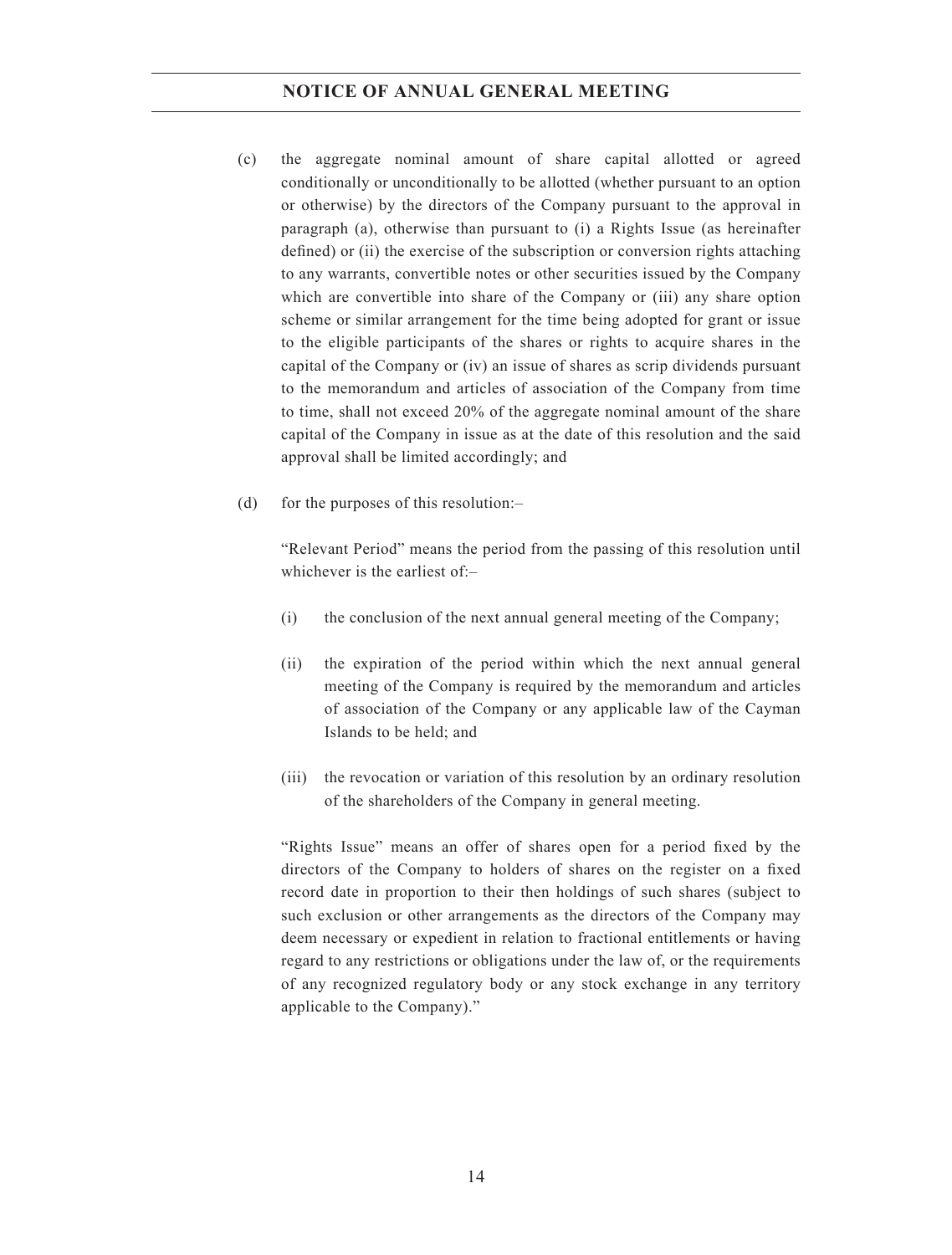### 5. "**THAT**

- (a) the exercise by the directors of the Company during the Relevant Period of all powers of the Company to purchase its own shares, subject to and in accordance with all applicable laws, be and is hereby generally and unconditionally approved;
- (b) the aggregate nominal amount of shares of the Company purchased by the Company pursuant to the approval in paragraph (a) during the Relevant Period shall not exceed 10% of the aggregate nominal amount of the share capital of the Company in issue as at the date of this resolution and the said approval be limited accordingly; and
- (c) for the purposes of this resolution: $-$

"Relevant Period" means the period from the passing of this resolution until whichever is the earlier of:-

- (i) the conclusion of the next annual general meeting of the Company;
- (ii) the expiration of the period within which the next annual general meeting of the Company is required by the memorandum and articles of association of the Company or any applicable law of the Cayman Islands to be held; and
- (iii) the revocation or variation of this resolution by an ordinary resolution of the shareholders of the Company in general meeting."